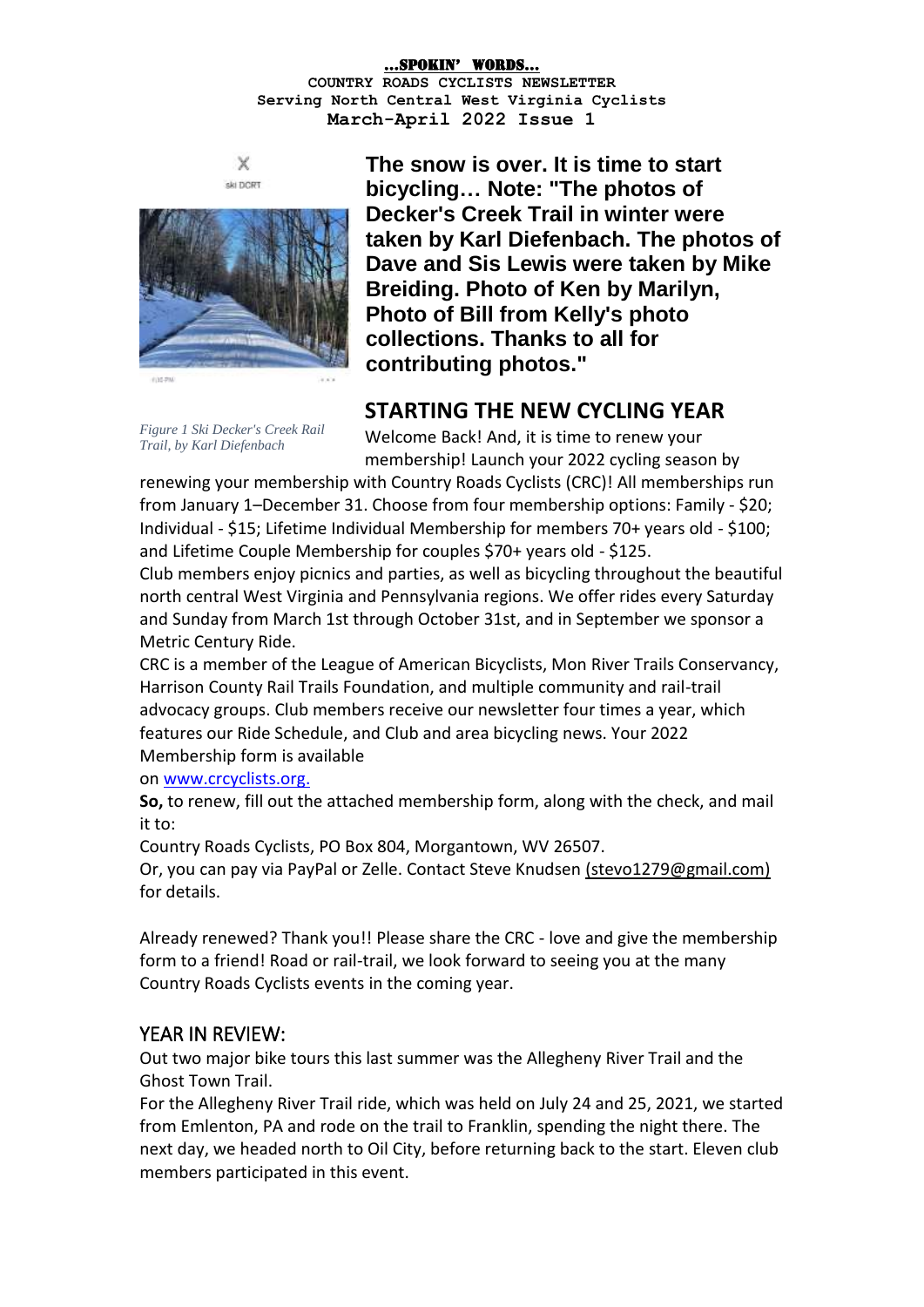For the Ghost Town Trail ride, on the weekend of September 11 and 12, 2021, we also had eleven cyclists join together for this biking adventure. The Ghost Town trail is so named because of all of the abandoned coal mining towns we biked through. We started at the Saylor Park in Blacklick, PA, ride north to Ebensburg, along a trail that reminded all of us of Decker's Creek Trail, because it had a steady, 1000 feet of climb. That night we stayed at a hotel in Ebensburg, before returning to the start.

**And**, through the year we had our regularly scheduled rides, both locally and on some of the neighboring trails. We also had several Bike and Kayak rides, the annual picnic at the Twin Spruce Marina, plus the annual metric century. All in all, we had a busy year and we are looking forward to all of the cycling adventures planned for this year.

**STRAVA** - Several CRC club members are also on Strava. It is fun, but possibly an addictive way to record each person's ride, and each person's personal best. It is great to see the mileage, and all the different adventures the fellow club members are having. Other sites include ridewithGPS and MapMyRide, plus several other cycling apps.

### **Study of cyclists over 50**: conducted by SJSU.

Our club was asked to get cyclists over 50 year old to fill out a survey about their cycling habits and abilities. Several club members have volunteered to fill out the survey.

The 50+ Cycling Survey is a nationwide survey of older adults who cycle. Carol Kachadoorian, a professor at San Jose State University, initiated the survey in 2018 to gain useful information about cycling history, habits, and preferences. Now in its third year, results represent over 2,000 respondents ages 50 to 85-plus and can be used by engineers, planners, public health and recreation professionals, advocates, decision-makers, and others. The survey helps answer the question: how can our growing understanding of older cyclists affect policy, programs, design, and practice. More information is available at **transweb.sjsu.edu/research/2112**

## SheepSkin Trail Survey:

In addition to the above survey,several club members answered questions about the Sheepskin Trail, connecting the Mon River Trail in West Virginia to the Greater Allegheny Passageway

The group, the Friends of the Sheepskin Trail, is collecting information about where active supporters of the Sheepskin Trail live and which sections of the Trail they use most often.

Thanks to all club members who choose to participate! Survey link:

<https://forms.gle/mXuYrQP2nCFuHBrq5>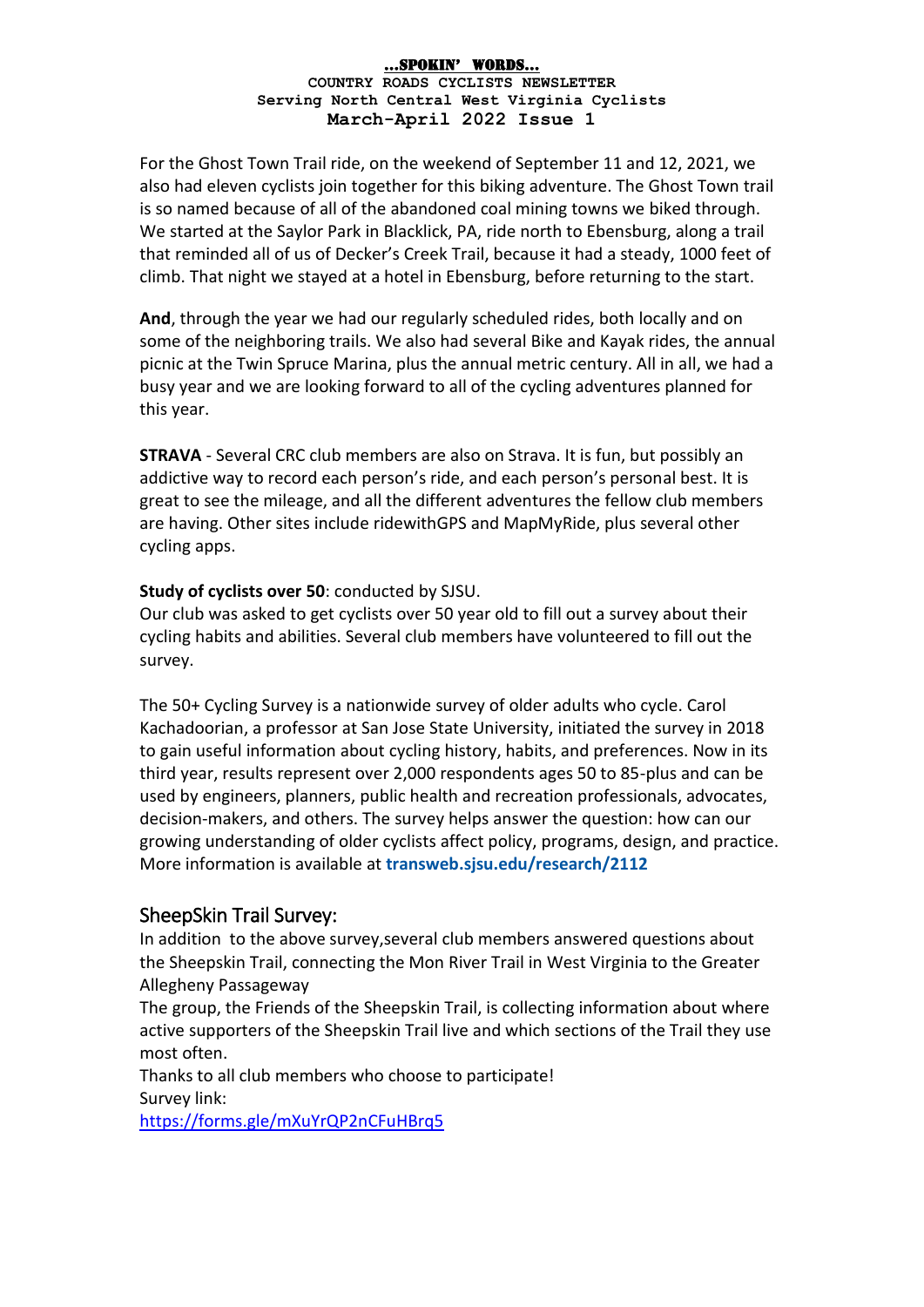

*Figure 2 Photo by Karl Diefenbach*

# **Rail Trail news:**

The Harrison County Commission voted to allocate funds for further development of the county's rail-trail system, including a trail bridge.

Commissioners approved allocating \$1.58 million, including \$800,000 of the county's American Rescue Plan Act funds and \$780,000 that had been set aside but was ultimately not needed for the Salem and Shinnston rail-trail paving projects, for a bridge to connect the North Rail Trail and the North Bend Rail Trail. The bridge project, which will connect a parking area on the other side of U.S. 19 to the North Rail Trail, will cost \$1.4 million.

Also, Fayette County (PA) has awarded a contract to build another 1.4 miles of the Sheepskin Trail that will connect to the Mon River Trail at the state line.

# **In Memory… Bill Foster:**

It is with a sad heart that I announced to the club about the death of Bill Foster. Bill Foster died on January 17, 2022, at the age of 80. Bill had been the founder and leader of Country Roads Cyclists, for many years. He was an officer of the club for years, and I have many fond memories of all of the bike rides and other club activities, that we did together. This is a great loss.

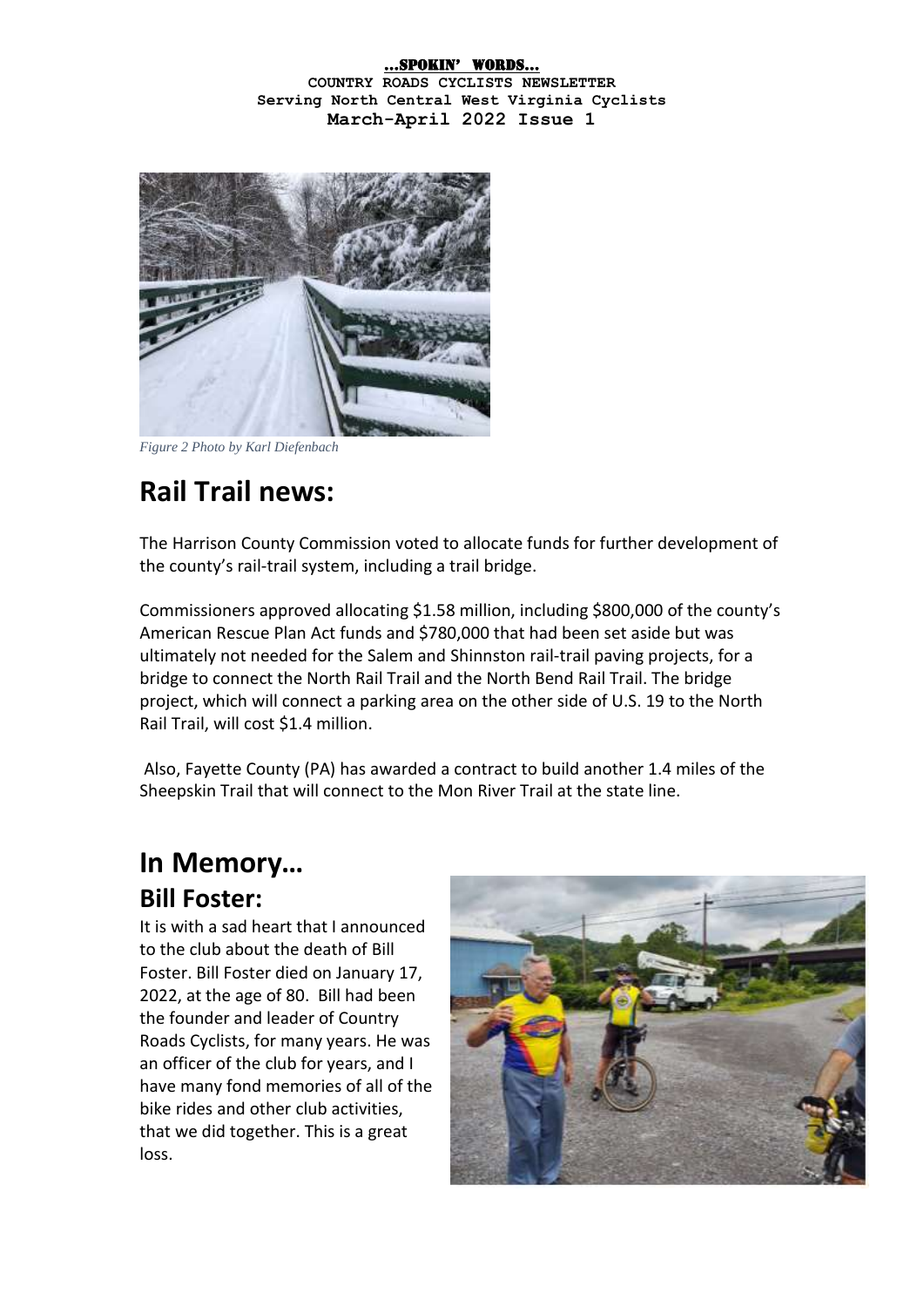# **Goldie "Sis" Lewis:**

**Sadly,** we need to report the passing of Goldie "Sis" Lewis, 87, on Wednesday, January 12, 2022. Sis Lewis was the wife of the late Dave Lewis, who built and ran the Snack Shack on the Decker's Creek Trail, at mile marker 9. (Dave Lewis passed away on July 1, 2013.)



*Figure 3 Photo by Mike Breiding*



*Figure 4 Preview to a new bicycling season, February 27, 15 miles*